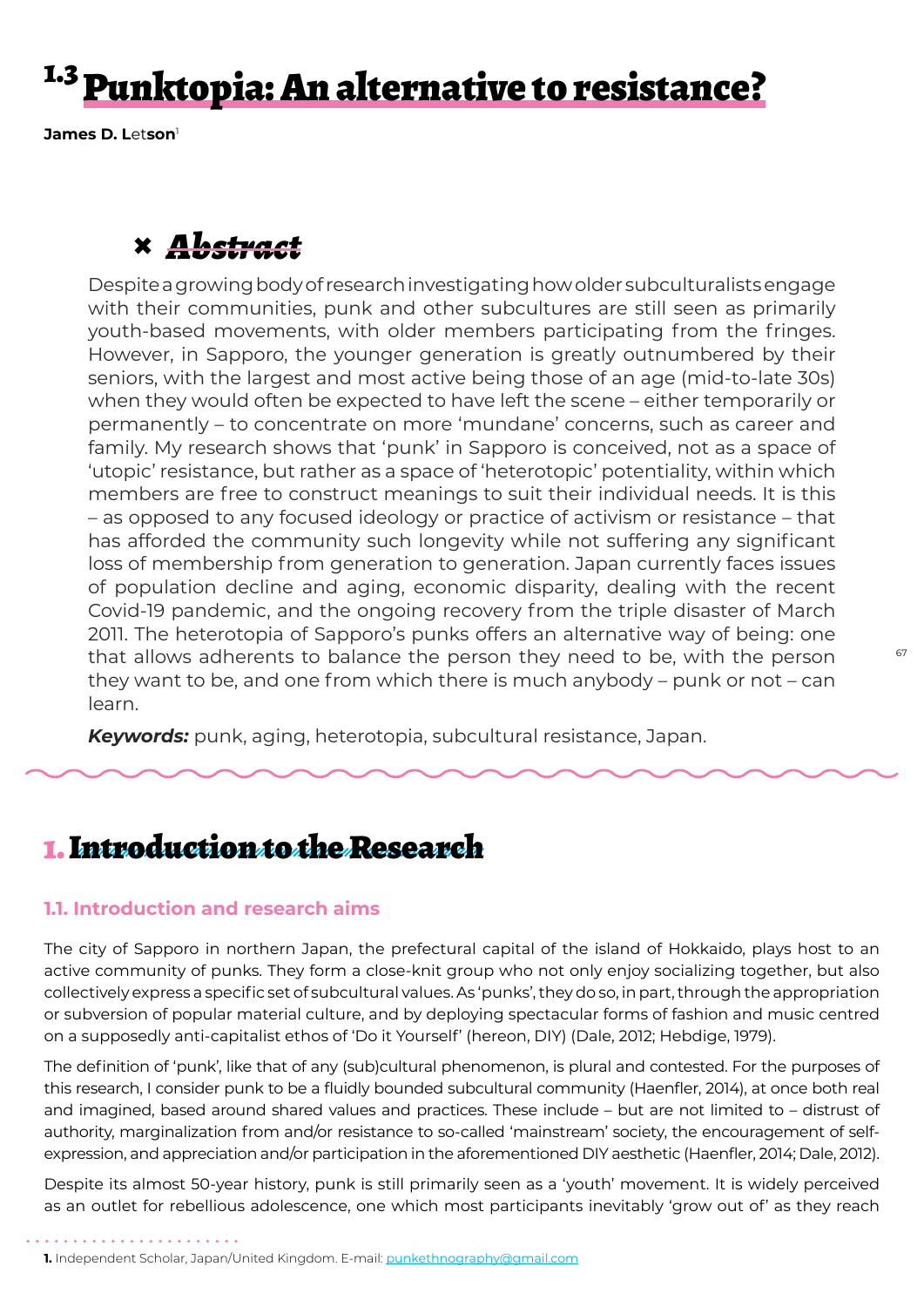adulthood. The defiant spirit of subculture is considered no match for the pressures and responsibilities that maturity brings (Davis, 2006; Hall & Jefferson, 1975; Weinstein, 2000). While there are many who continue to draw meaning from their youthful subcultural practice (Andes, 1998; Bennett, 2006), those few who choose to remain active in their communities often do so in supporting roles or from the periphery. They prefer to make way for their more energetic juniors to take on the principal roles of subcultural performance (Andes, 1998; Klien, 2020).

Sapporo's punks, however, counter this trend. The predominant age-group in the scene are those in their midto-late 30s, followed by those in their mid-40s to early 50s. The younger 18-30 demographic tier – while present and active – constitute a minority. This suggests that the punk community in the city has not experienced the rate of adult dropouts which previous scholarship on subcultural participation infers is inevitable. This trend can also be seen to some extent in other punk communities elsewhere in Japan (Ishiya, 2020).

Sapporo's punks and their apparent achievement in breaking the cycle of generational boom-and-bust that has plagued similar groups elsewhere bring to light important questions. Namely, what lessons can be learned from them regarding the building and maintenance of intergenerational communities? This is particularly important in a country known to be at the forefront of global, post-industrial aging and shrinking demographics (Kavedžija, 2019). Moreover, what light can a theoretical framework which takes the Sapporo scene's specificities into account – specifically, 'heterotopia' (Foucault, 1998; Letson, forthcoming) – shed on the lacunae extant in current scholarly understandings of 'punk', 'subculture', 'aging', and so on?

While there is a growing body of research on aging in subcultural communities, such research is still sparse, particularly when considering non-Western contexts. Furthermore, in contrast to the generational make-up of the scene in Sapporo, such aging subculturalists are more-often-than-not positioned as peripheral actors, participating behind the scenes or from the side-lines (Bennett, 2006; Klien, 2020; Fonorow, 2006). As such, this research is the first consideration of the role of subcultural participation in Japan that focuses not on youth, but on older members of such communities, while also positioning those older members as central to their community, rather than as marginal participants. Previous studies of Japanese subcultures almost exclusively deal with their related issues through the framework of youth, rebellion, and self-making in young people (for example Kawamura, 2012). Such research is, of course, vital in exploring non-normative paths to adulthood, especially in a nation that is all-too-often reductively described as traditional, conservative, or conformist. However, Japan is now unequivocally an aging, post-growth nation (Chiavacci & Hommerich, 2017) at the forefront of the shifting cultural conceptions of age, youth, and maturity being experienced in post-industrial societies across the globe (Cook, 2013). This paper aims to provide an (albeit brief) opportunity to open a discussion on these issues from the viewpoint of Japan's thus-far most enduring subculture, punk.

 In this paper I look at trajectories of aging and maturity both in contemporary northern Japan and in the current literature on punk and other subcultures. From this I go on to suggest a framework for study based on Foucault's (1998) concept of 'heterotopic' spaces. I also explore how, through the construction of punkas-heterotopia, the city's subculturalists have imbued their community with a longevity that seems to have eluded many of punk's proponents elsewhere. Finally, I consider the implications these findings may have, not only for further research on punk and subcultures, but also for Japan and other societies with greying populations.

#### **1.2. Methodology**

68

Building on ongoing fieldwork begun in 2018, this paper uses ethnographic data gathered from participant observation, interviews, and *deep hanging out* (Clifford, 1997) in the Sapporo punk community. Thus far, my interlocutors have included members of the punk community whose ages range from 21 to 54, and who work in industries as varied as construction, care, nursing, education, and hospitality, as well as many who run their own small businesses or who identify as 'freeters' (people who work in part time or casual employment either out of choice or economic necessity and who harbour little or no desire to pursue traditional or stable career paths – (Allison, 2013).

There are five main age cohorts active within Sapporo's punk scene: late teens, mid-to-late 20s, mid-to-late 30s, mid-to-late 40s, and early 50s. While there are members of the community who do not fall neatly into one of these groups, or who move easily between them, these groups nevertheless shape how most participants interact. They influence who they with, and how they interact with other members of the community. Those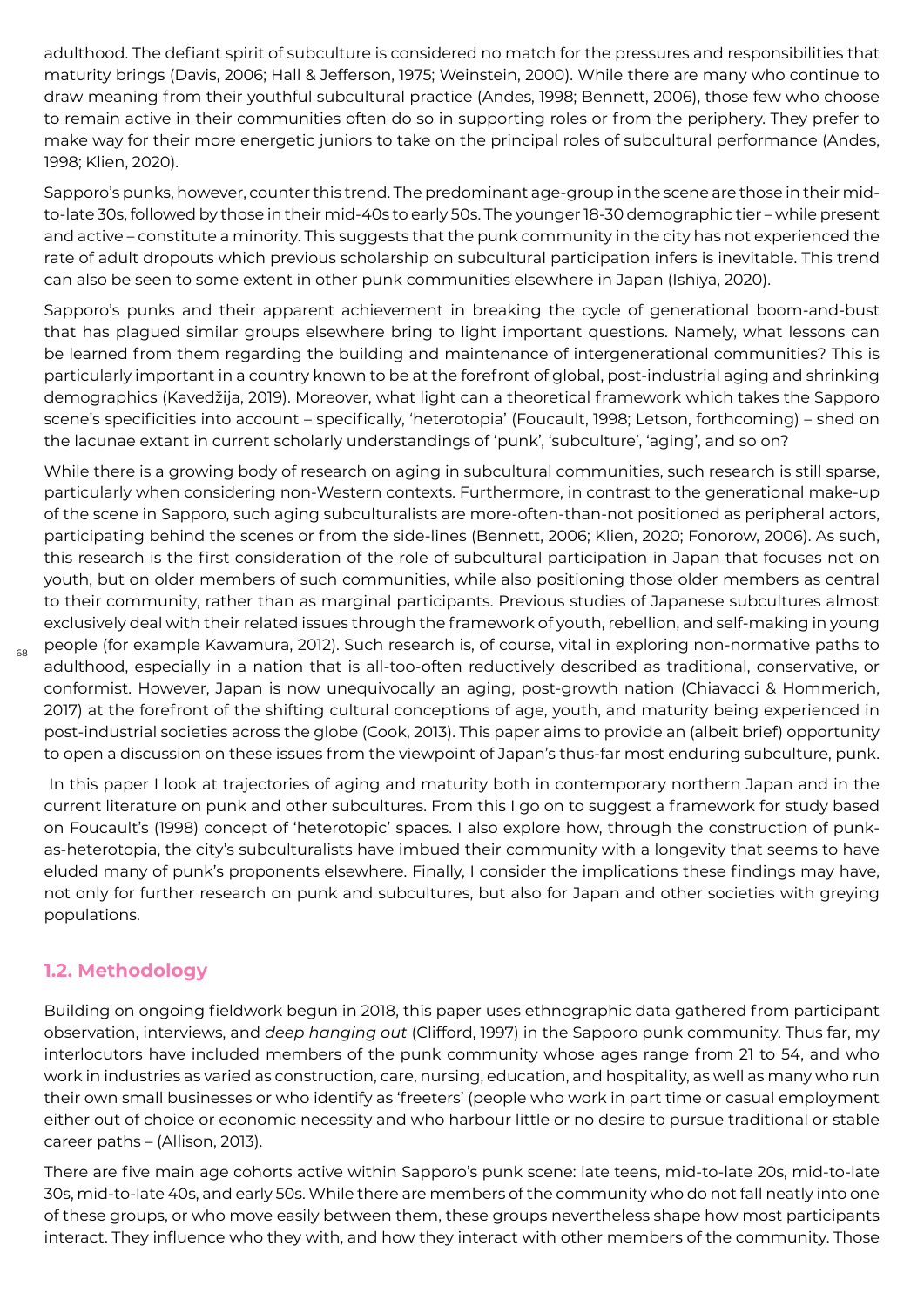in their mid-to-late 30s comprise the largest and most active group in the community. As it happens, I also fall into this demographic tier.

This coincidence was on the one hand serendipitous. It gave me access to the group most currently involved in the production and performance of subcultural activity in the city more easily than may have been the case had I been younger or older. On the other hand, this close association with a particular cohort has in many ways shaped and defined my interactions with the community. It has become – for good or ill – the generational vantage point from which I view (and am viewed by) the city's punk community, as well as the central hub of the social networks built during my fieldwork (Letson, forthcoming; Klien, 2020).

During my initial research in Sapporo (Letson, 2021), this was a boon. I was able to gather data and form networks of interlocution with relative ease. A fact which enabled me to build a picture of the city's contemporary punk scene and its most active participants and gave me a unique insight into the current shape of the community. This led me to investigate the role of older generations and the multiple foundations on which this scene has been formed and shaped, as well as how it has shifted and transformed over the years. However, when my focus shifted away from those near my own age, I found extending my social and research connections to these older subculturalists to be more challenging.

These older punks were often skeptical when approached for anything that seemed too formal. Attempts to organise interviews were met with a barrage of questions: why did I want to speak to them? Why couldn't I just talk to them at a gig? Why couldn't I ask someone else? Or, sometimes, no response at all. My approach to older interlocutors soon became one of respectful deference, as a junior to a respected '*senpai*',<sup>2</sup> or, 'senior' (Letson, forthcoming). When I framed my requests as a young person seeking to understand how things were done, rather than as a researcher looking for data, I found older interlocutors were more likely to make time to speak to me (albeit, sometimes grudgingly).

# 2. Aging punks in Japan and beyond

#### **2.1. Aging Japan**

It is widely recognised that post-industrial nations are facing dramatic and long-term demographic change as populations age and birth-rates decline (Vollset et *al*., 2020). In this regard, Japan holds the unenviable accolade of being the first nation in the world where the number of over-65s has surpassed 21% of the total population; the threshold required to be considered a 'hyper-aged' society (Muramatsu & Akiyama, 2011). In fact, the latest data puts the total of retirement-age citizens in the country at around 28% of the population (Statistics Bureau, 2020).

 Accordingly, since the turn of the millennium there has been a broad and ever-increasing body of scholarship on Japan's aging demographic; its origins, determinants, and consequences. Japan's 'hyper-aged' population has emerged from a complex confluence of social trends and changes, many of which are common across post-industrial nations. A post-Second World War baby boom was followed by a steady decline in the birthrate, while ever-improving healthcare and hygiene has increased life expectancy. Simultaneously, increasing urbanisation and the adoption of a more individualistic life-view has led to a dramatic decline in the number of multi-generational households and a steady rise in divorce rates (Coulmas, 2007).

This, along with rising national debt and the increasingly precarious position of the national pension fund (Hirata et *al.*, 2008), has resulted in ever more people in need of care, but who find themselves unable to rely on civic institutions to provide it for them (Allison, 2013). In addition, the rise of the nuclear family, and the tendency for those of working age to have social lives built around their workplace, means older people on retirement often find themselves abruptly severed from the social networks upon which they had relied throughout their adult lives. As a result, many Japanese people find themselves socially adrift upon retirement, forced to find new ways to build and maintain social networks that might support them as they age (Coulmas, 2007; Kato et *al*., 2017). However, recent statistics show that Japanese citizens of retirement age are becoming less likely to involve themselves in community-building activities such as clubs, neighbourhood associations, and volunteering (Cabinet Office, 2018; International Longevity Center, 2015).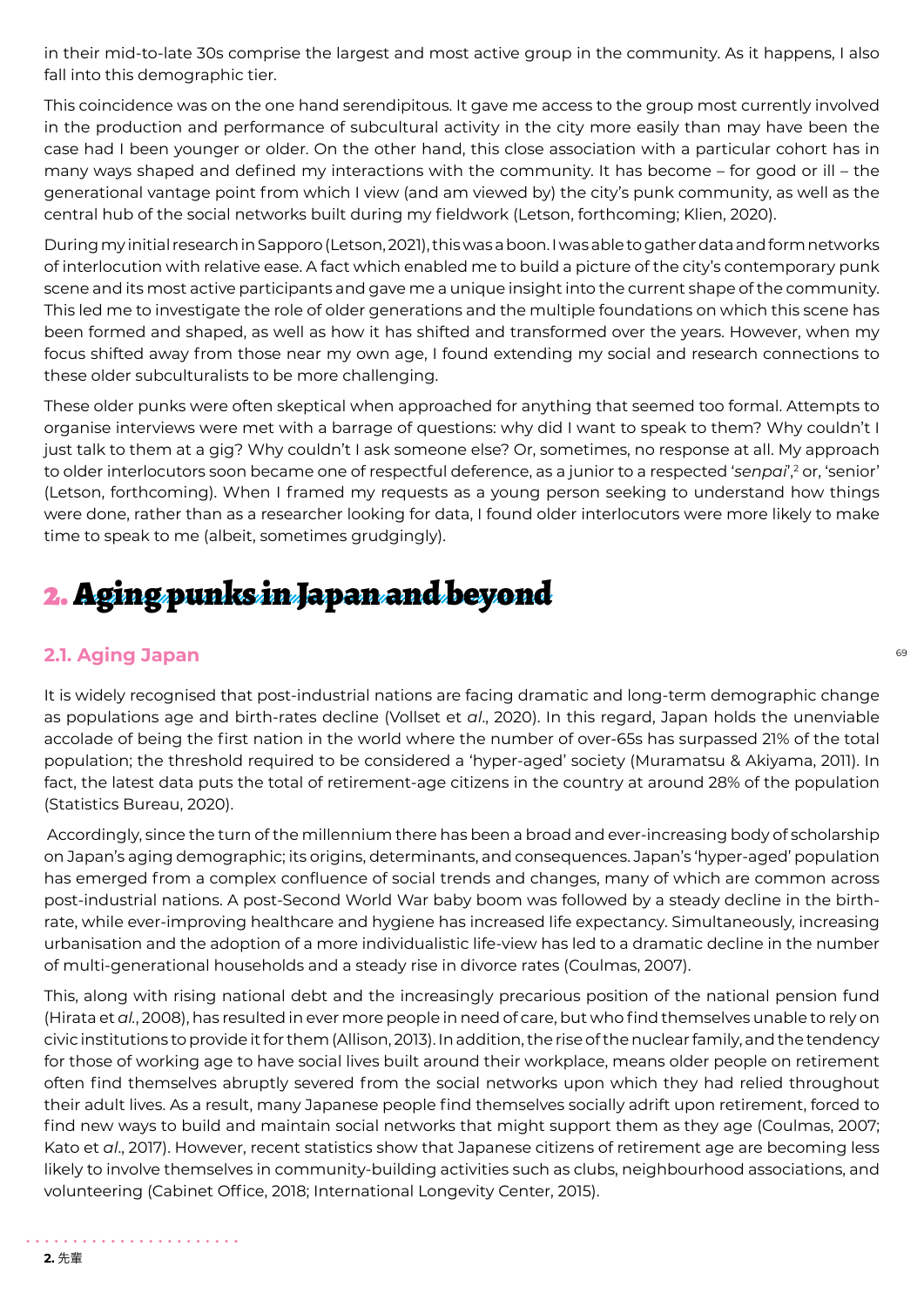Scholarship on aging in Japan has done much to highlight the diverse and locally contingent ways in which older people in both rural and urban Japan deal with the trends outlined above (Kavedžija, 2019; Matsumoto, 2011). However, there is very little research which has considered the place of marginal communities in this process. Furthermore, there is no current scholarship which considers non-normative communities which are not based on ethnicity, gender, sexual orientation, and so on, but rather on shared ideologies and practices in relation to material culture. One such example being Japan's active – yet largely unobserved – punk community.

At first glance, participation in a subcultural community seems to offer the kind of alternative social networks of which Japan's rapidly greying population is in desperate need. However, as I will discuss below, current scholarship depicts subcultures as primarily centred around the experiences and activities of youth. Those older participants who continue later in life tend to do so in a limited capacity, either working to support younger participants or excluded from them (Andes, 1998; Klien, 2020). By contrast, in the Sapporo punk scene, it is the older generations – aged from mid-30s up to early 50s – who engage the most assiduously. As can be seen in the next section, this form of longevity is unusual in subcultural terms. As such, Japan's punks provide a unique vantage point from which the possible roles of subculture as regards age, maturity, and wellbeing in a hyper-aged society may be considered.

#### **2.2. Aging subcultures**

70

There is currently a dearth of scholarship connecting subcultural participation with experiences of aging in Japan. This follows the general conception of subculture as primarily a 'youth' phenomenon (Bennett, 2006). There is, however, an increasing body of work on how older members of punk communities elsewhere in the world interact with younger participants, and how age affects the ideologies and practices connected to their subcultural identities (Bennett, 2006; Davis, 2006; Hodkinson, 2006; Weinstein, 2000). Despite this, it remains the broad consensus that punk communities are driven by youth. As each new generation ages, their population thins; either through disillusionment with the apparent 'failure' of their resistance (McKay, 1996), or because of the general pressures of 'growing up', such as employment, family, and so on (Bennett, 2006; Hall & Jefferson, 1975). As the senior generation fades away into the background, a younger group appears to breathe new life into the community. Those few older members who remain active in their community mostly do so from the fringes. They either take on positions of organisation and technical support within the community (Andes, 1998; Klien, 2020) or see themselves as advisors and mentors to the younger generation (Bennett, 2006). This peripherality even extends to their physical position at events, as music fans tend to watch performances from further towards the back of the venue as they grow older (Fonorow, 2006).

Outside the punk subculture, but within Sapporo, Klien (2020) has noted a similar tendency among older generations of hip-hop practitioners. Here, too, it is common for members to step back from the scene as they age. In turn, scene elders are kept at arms-length by the younger generations, who treat them, "with a mix of respect, awe and derision" (Klien, 2020, p. 10). This perhaps points towards an uneasy meeting of Japanese cultures of seniority with a subculture that is perceived (by both insiders and outsiders) to primarily be the territory of youth (Letson, forthcoming).

While much of this can be explained by the physical and social changes that aging brings, the notion that the driving force of punk – or any other subculture – is 'youth' is also inextricably tied to the central focus of much subcultural practice; namely, the performance of resistance (Haenfler, 2014; Hall & Jefferson 1975). Notions of 'punkness' are often centred on ideas of the 'purity' of DIY production as a form of resistance to mainstream cultural and commercial forms (Dale, 2012; Pearson, 2019). Classic studies of punk and other subcultures assert that once a movement's creative DIY output has been assimilated into mainstream culture through the insidious processes of capitalist commodification, the resistive spirit of the community is effectively destroyed (Cohen, 2002; McKay, 1996). Those who become commercially successful are considered to have 'sold out', or to have lost touch with the ideals of the wider punk community (Pearson, 2019). The youth who had poured their creative efforts into the scene become disaffected and, in a sense, grow out of their punk phase. This is followed by a new generation who take up the punk ethos and begin the cycle of resistance again. Sometimes, they are even aware of a kind of generational time-limit attached to their activities (McKay, 1996).

Despite a concerted effort to move away from the classic subcultural theories of the 1970s-80s, the view of punk as a generation-based, youth-focused, and ultimately doomed cycle of resistance continues to haunt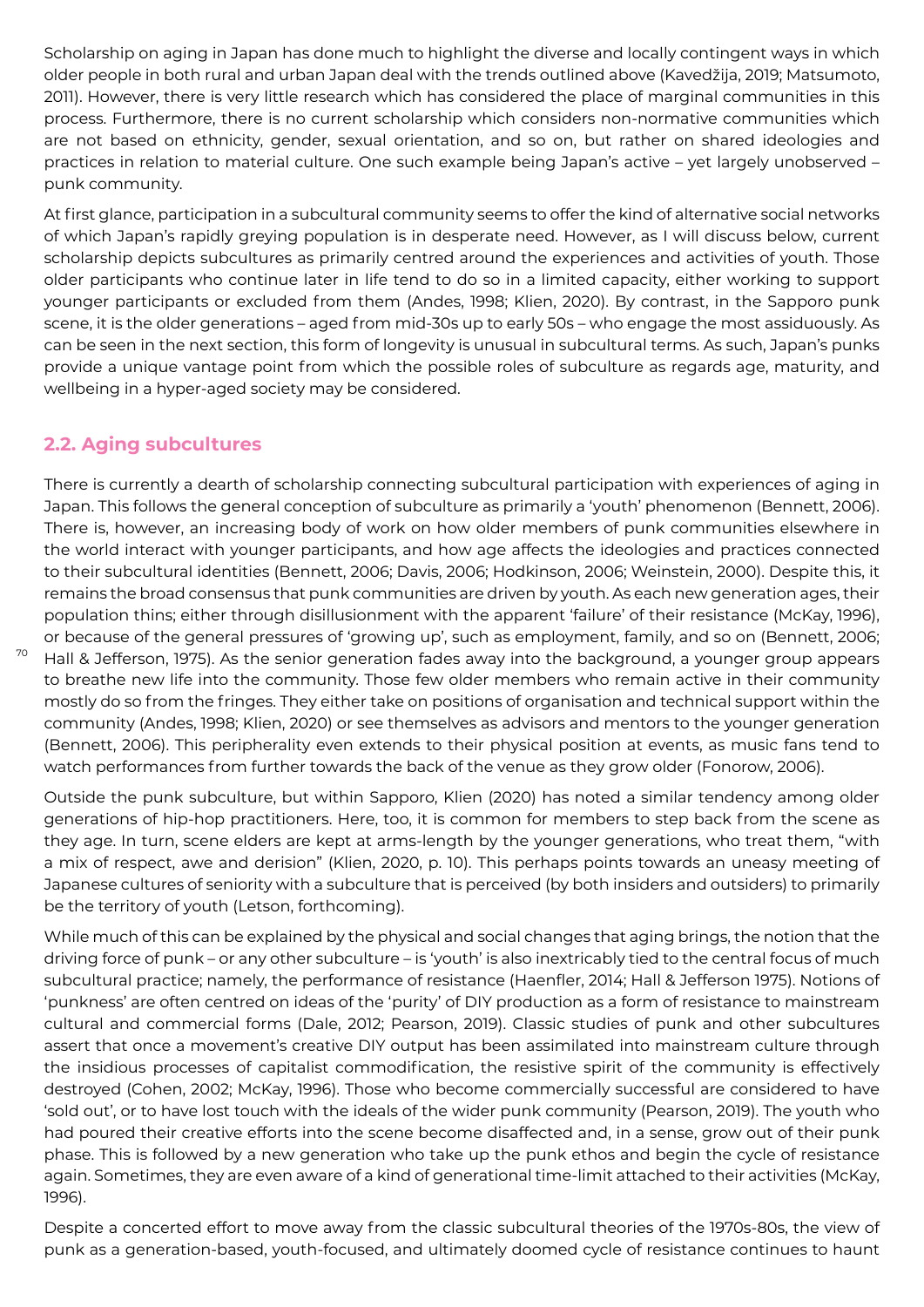punk studies to this day (Bennett, 2006). Moreover, this notion has had a strong influence on studies of other subcultures, particularly hip-hop. Scholars of hip-hop, too, often bemoan the commercialisation of the movement's resistive roots (Rose, 2008). Although, it is important to note that here, too, there is a growing effort to move beyond this narrow conception of the processes and practices of subcultural life (Maxwell, 2009). However, as such research focuses on the coexistence of aspects of resistance and conformity, it arguably remains broadly within the framework of the classic studies of subcultures, albeit with an emphasis on hybridity over purity. Like punk, hip-hop is constructed as a space for, and an object of struggle between the mainstream and the underground (Maxwell, 2009). This conception is a common trope within articulations of subcultural identity, both scholarly and from within the communities themselves (Dunn, 2016). Yet, it fails to account for those who continue to participate – albeit from the fringes – even after they have resigned their youthful aspirations of resistance (Davis, 2006).

Moreover, a community like that of Sapporo's punks, where older generations both outnumber and outparticipate their juniors, calls this framework of resistance vs. cooptation even further into question. The generational makeup of the scene, along with its longevity, is completely at odds with the cycle of resistance and resignation outlined above. There are also a significant number of community members who do not actively participate in 'resistance' yet perform pivotal roles within the community (Letson, 2021). These people are largely absent from both classic and contemporary studies of subcultures, or are dismissed as mere walk-on actors, "playing at resistance" (Matsue, 2008: 49). A further complication is found in the oftnoted tendency for subcultures to mirror or even uphold some elements of mainstream culture even while resisting or rejecting others. One example being many music-based communities' propensity to uphold heteronormative ideals of masculinity and male dominance (Downes, 2012).

While I am by no means suggesting that scholars (including myself) are mistaken, Sapporo's punks highlight the partiality of current understandings of subcultural identity and resistance. Without addressing this, studies of subcultural communities are destined to be stuck in a dialectic tail-chase, unable to escape from the dichotomies of dominant vs. subaltern, DIY vs. commercialism, youthful subculture vs. the all-consuming hegemony of the 'adult' mainstream (Ertl & Hansen, 2015). In doing so, scholars may miss the chance to discover what subcultural communities like those in Sapporo have to share with and to teach us about possible responses to aging in the post-industrial world (Ingold, 2018).

## 3. Punk as heterotopia

It is clear an alternative framework is needed to better understand punk identity and practice, particularly in a community like Sapporo's. In short, an understanding that seeks to move beyond the traditional resistancecooptation binary (Hannerz, 2016; Hodkinson, 2015). Previously (Letson, 2021), I have suggested that Vinthagen and Johansson's (2013) notion of everyday resistance provides a possible alternative (Dunn, 2016; Moog, 2020). However, in much the same way as the studies noted above, this still relies on a conceptual model built around the assumption that it is 'resistance' which is at the heart of subcultural practice. In this section I argue that this may not necessarily be the case.

One of the defining features of punk in Sapporo is the inclusivity of the community. This includes not only acceptance of members regardless of gender, sexual orientation, age, ethnicity, and so on, but also tolerance of differing views regarding punk ideology and practice. In Sapporo's punk clubs and live venues, rightwing skinheads rub shoulders with left-wing anarcho-punks, and 'classic' punks, replete with brightly dyed mohawks, safety-pin accessories, and studded leathers, sit down for a drink with hardcore fans dressed in their plainer shorts, t-shirt, and baseball cap ensembles. While such disagreements have occurred in the past (a more detailed history of Sapporo punk is planned for a future publication), in the contemporary Sapporo punk community there are no arguments over what punk is, was, or should be (Pearson, 2019). Within the group it is tacitly accepted that each member has their own interpretation of punk and that they each put that into practice in their own manner.

It is my contention that this inclusive eclecticism is what has allowed Sapporo's punks to maintain their community membership even as participants have aged beyond when they would perhaps otherwise be expected to quit or, at least, scale back their activities. In creating such a social space, the punks of the city have constructed a site of *h*et*erotopia* (Foucault, 1998). That is, a place of 'otherness', in which members are able and even encouraged to explore and express their difference from mainstream society, without it being necessary to sever their ties from it (for a more in-depth discussion of heterotopia, (Letson, forthcoming).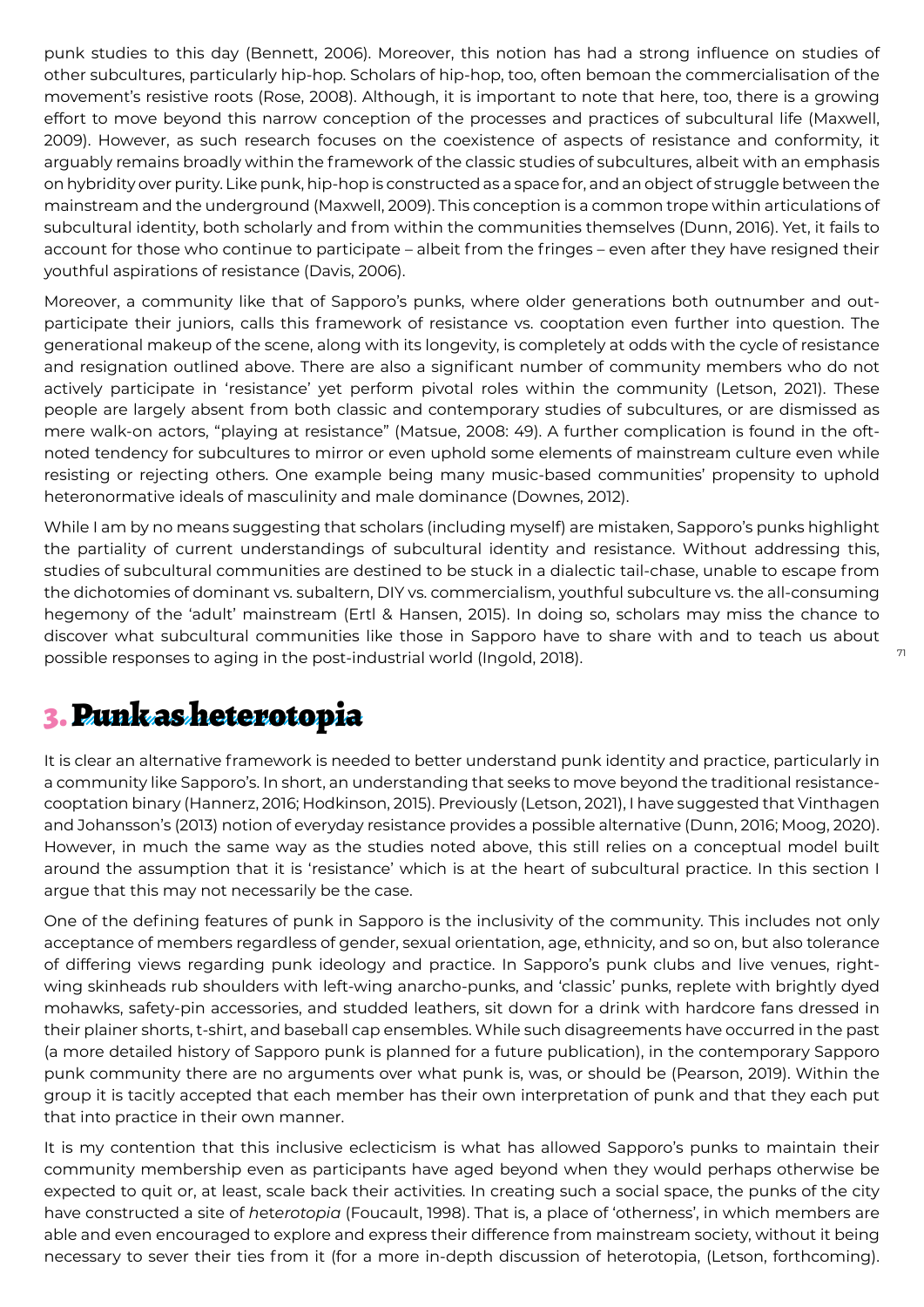Heterotopic space allows those who gain entry to it to accept the impossibility of complete escape from their wider social bonds (family, work, civic membership, and so on), yet allows them to in some way disrupt those bonds spatially, socially, and/or temporally (Foucault, 1998; Johnson, 2006).

In short, constructing 'punk' as a space of heterotopia has afforded the Sapporo community a social and physical site (albeit a constantly shifting one) in which it is possible to resist without resisting. Simply by being a part of this space, one is actively participating in the building of a place of difference where one can express their distaste or disagreement with the perceived mainstream. However, one is able to do so without necessarily clashing head-on with society in the way that 'resistance' is commonly practiced (Dunn, 2016; Hall & Jefferson, 1975; McKay, 1996). This allows Sapporo punks to be accepted by the community as a 'punk', without needing to engage in more overtly resistive activities (demonstrations, political activism, and so on) (Letson, 2021). Simultaneously, those who do wish to engage in a more confrontational form of resistive are similarly free to do so without jeopardising community coherency through possible disagreements over political viewpoints or methodologies.

If we apply this view to wider punk histories, then the popular mainstream did not 'coopt' the 'resistance' of punk. Rather, in line with understandings of power relationships as complex, fluid, and intersectional (Foucault, 1978; Vinthagen & Johansson, 2013), subculture and pop culture entered a mutually negotiated – if inherently uneven – relation of difference. Certain aspects of punk and other subcultures have indeed been integrated into mainstream material culture. Yet, they still maintain a degree of separation, allowing adherents to build identities and practices which diverge from sociocultural norms. In effect, they provide a liminal space "of contestations and alternatives… embedded in a broader urban fabric" (Faubion, 2008, p. 37) with the flexibility necessary for continual adaptation and longevity.

Furthermore, by taking heterotopia as a foundation from which to understand subcultural groups, we begin to find potential answers to some of the issues raised above. Older punks who continue to actively participate in their communities are no longer anomalies of 'arrested development', but rather people who have chosen to continue their negotiation of difference with mainstream culture. The processes of commodification are no longer a force of coercive cooptation, but rather a conversation between DIY producers, mainstream retail, and their numerous intermediaries (Laing, 1985). The conservation of heteronormativity or other societal norms that have been observed in many subcultural communities around the world (Downes, 2012) is no longer a blemish on the purity of underground resistance, but rather a reflection of the heterotopic bottomline: however, much we might transgress from the norm, we can never fully escape our connections with the world(s) both in and around us.

It is undeniable that the spirit of resistance and rebellion associated with punk is what gives this subculture its energy and impetus to explore difference and contest norms. Unfortunately, as has long been observed, this struggle for a non-conformist utopia is ultimately doomed to failure (McKay, 1996). However, this resistive energy can carve out a space for heterotopia; the imaginative transgression and contestation of norms while simultaneously recognising that those norms can never fully be transcended. It is this aspect of punk in Sapporo which has allowed it to shift and adapt while still maintaining a coherent and cohesive community and which has afforded it such enviable longevity.

## 4. Conclusions

72

I am not suggesting that all of Sapporo's punks will continue their subcultural practice as they age (although my interlocutors all insist that they intend to do so). Neither am I inferring that Japan's elderly populace should become studded leather-wearing punk pensioners in an attempt to find life's meaning beyond retirement. What is clear from this study, however, is the usefulness – and perhaps, even, necessity – of heterotopic space. These spaces provide opportunities for the contestation and negotiation of sociocultural norms and the freedom to (re)interpret them in a way that best suits each individual and/or the groups with which they identify. Indeed, such processes are becoming increasingly prevalent in Japan's hyper-aged, hypo-social society (Kavedžija, 2019).

As they age and change, the different generations of Sapporo's punk community have employed the heterotopic qualities of punk to contest and transgress, not only the boundaries and norms of Japanese national society, but also the boundaries and norms of 'punk'. They have created a space where each individual, age cohort, generation, or social group may find their own lines of flight down which they may de/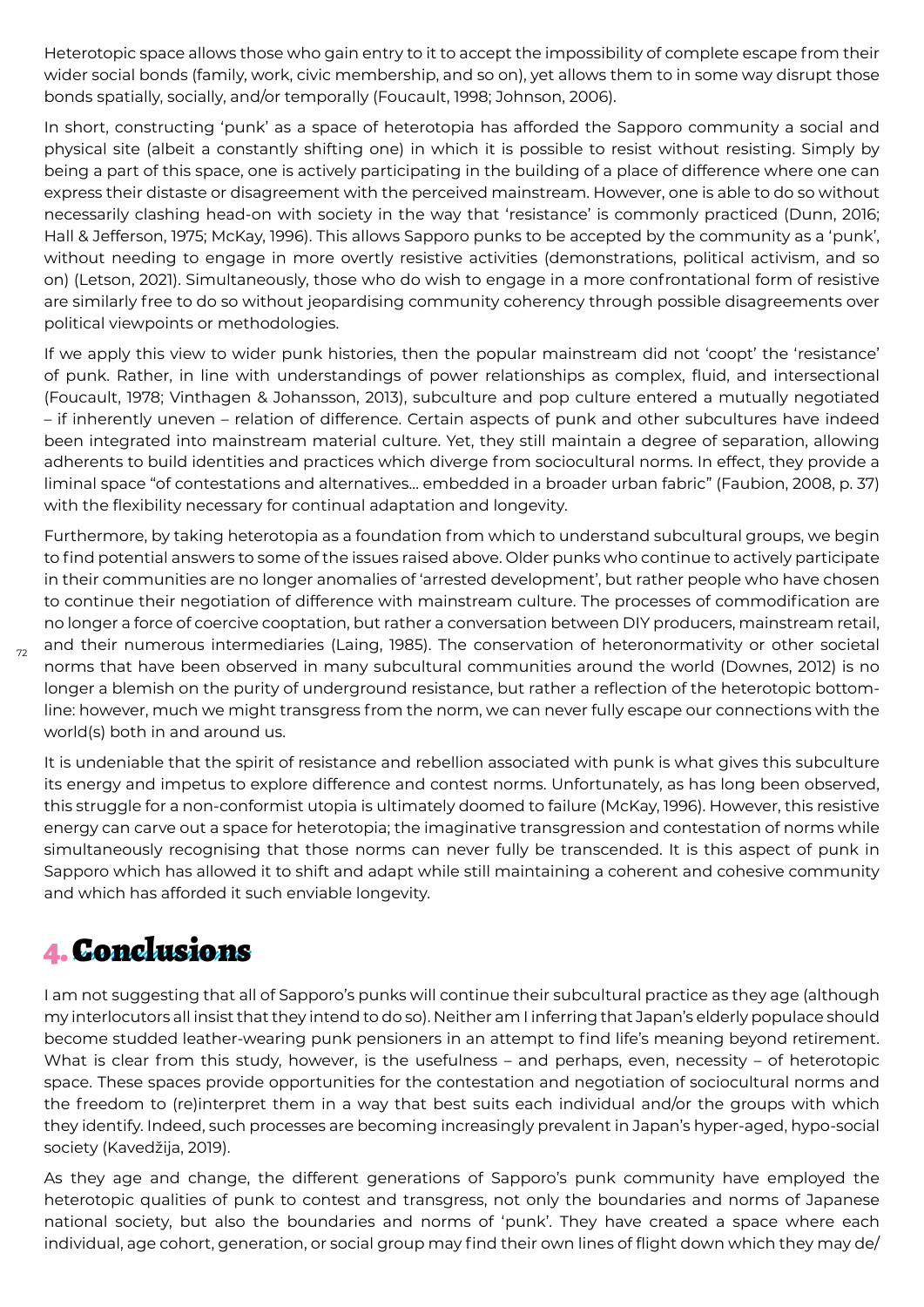reterritorialize what it means to be 'punk', 'hardcore', 'skinhead', 'Japanese', '50 years old', 'resistive', and so on. This has allowed them to maintain a space in which they can continue to contest commonly held norms even as their own personal ideals evolve with the flow of life's changing times.

Due to this, and despite many of them being employed in lower-paid or precarious jobs (Letson, 2021), none of my interlocutors in the community's older generations showed any of the concerns for their retirement which are common among Japanese seniors (Cabinet Office, 2016). Punk in Sapporo has provided them with a community which maintains many of the shapes and contours of the wider Japanese society with which they are all intimately familiar yet is different in some advantageous ways. The close-knit friendships of an age-based cohort provide a social safety net, but – unlike their peers outside the punk scene – this safety net is not based in the spaces of school and workplace which often become inaccessible after retirement (Coulmas, 2007).

Many of these benefits may be provided through other social activities available for Japan's retirees, such as club membership, volunteer activities, and so on (Matsumoto, 2011). However, the heterotopic nature of Sapporo's punk community produces a space in which people may age in transgressive ways. That is, they are able to contest how their aging affects and is affected by community expectations. Instead of being left to find 'age-appropriate' retirement activities, punks have access to somewhere they can safely navigate – and, indeed, have already navigated – the twists and turns of getting older both individually and as a social group. Thus, providing them with the means and the opportunity to (re)determine the balance point between self and community as their needs shift with age (Kavedžija, 2019). Furthermore, they may do so in a way that negotiates the fine, ever-shifting lines between their plural identities: punk, family member, employee, local, cosmopolitan, Hokkaidan, Japanese, and so on.

This view of a punk community as heterotopic, as opposed to something based purely on resistance, adds to understandings of subculture and its role in contemporary, transnational, urban space. In the case of Sapporo, it offers a vision of an inclusive ground for aging and inter-generational negotiation. This is a space in which both individuals and generational cohorts are free to reimagine the shape of their community as it befits them, while remaining grounded in their wider social relationships and identities. As the post-industrial world faces the challenges of hyper-aged, shrinking populations, the punks of Japan's northern frontier offer a viable approach for those who wish to maintain their wider social ties while aging (dis)gracefully.

**Acknowledgements:** This research would not have been possible without the help, advice, support, and patience of the following people: Dr Susanne Klien, Dr Paul Hansen, Masashi Inuma, Masashi Sakashita, Hie Mizuyoshi, Yūhei Sakuma, and most of all, Kaoru and Hibiki Hoshi-Letson.

**Funding:** This research was fully self-funded.

#### **References**

» Allison, A. (2013). *Precarious Japan.* Durham: Duke University Press.

- » Andes, L. (1998). Growing up Punk: Meaning and Commitment Careers in a Contemporary Youth Subculture, In J. S.Epstein, (Ed.). *Youth Culture: Identity in a Postmodern World*. (pp. 212-231). Oxford: Blackwell.
- » Bennett, A. (2006). Punk's Not Dead: The Continuing significance of punk rock for an older generation of fans. *Sociology*, *40*(2), 219-235. » Cabinet Office (2016). *Annual Report on the Aging Soci*et*y: 2016 (Summary).* Tokyo: Government of Japan. https://www8.cao.go.jp/ kourei/english/annualreport/2016/2016pdf\_e.html
- » Cabinet Office (2018). *2018 White Paper on the Aging Soci*et*y.* Tokyo: Government of Japan. https://www8.cao.go.jp/kourei/ whitepaper/w-2018/html/zenbun/index.html
- » Chiavacci, D. & Hommerich, C. (Eds.) (2017). *Social Inequality in Post-growth Japan*. Abingdon: Routledge.
- » Clifford, J. (1997). *Routes: Travel and Translation in the Late Twenti*et*h Century*. Cambridge: Harvard University Press.
- » Cohen, S. (2002 [1972]). *Folk Devils and Moral Panics: The Creation of the Mods and Rockers* (3 ed.). Abingdon: Routledge.
- » Cook, E. (2013). Still a Child? Liminality and the Construction of Youthful Masculinities in Japan. In Brison, K. & Dewey, S. (Eds.). *Super*  Girls, Gangstas, Freeters, and Xenomaniacs: Gender and Modernity in Youth Cultures (pp. 58-81). Syracuse: Syracuse University Press.
- » Coulmas, F. (2007). *Population decline and ageing in Japan: The social consequences*. London: Routledge.
- » Dale, P. (2012). *Anyone Can Do It: Empowerment, tradition, and the punk underground*. Farnham: Ashgate.
- » Davis, J. (2006). Growing up Punk: Negotiating Aging Identity in a Local Music Scene. *Symbolic Interaction*, *29*(1), 63-69.
- » Downes, J. (2012). The Expansion of Punk Rock: Riot Grrrl Challenges to gender power relations in British indie music subcultures. *Women's Studies*, *41*(2), 204-237.
- » Dunn, K. (2016). *Global Punk: Resistance and Rebellion in Everyday Life*. New York: Bloomsbury Publishing USA.
- » Ertl, J. & Hansen, P. (2015). Introduction: Moving Beyond Multiculturalism as a Framework for Diversity in the Anthropology of Japan. In